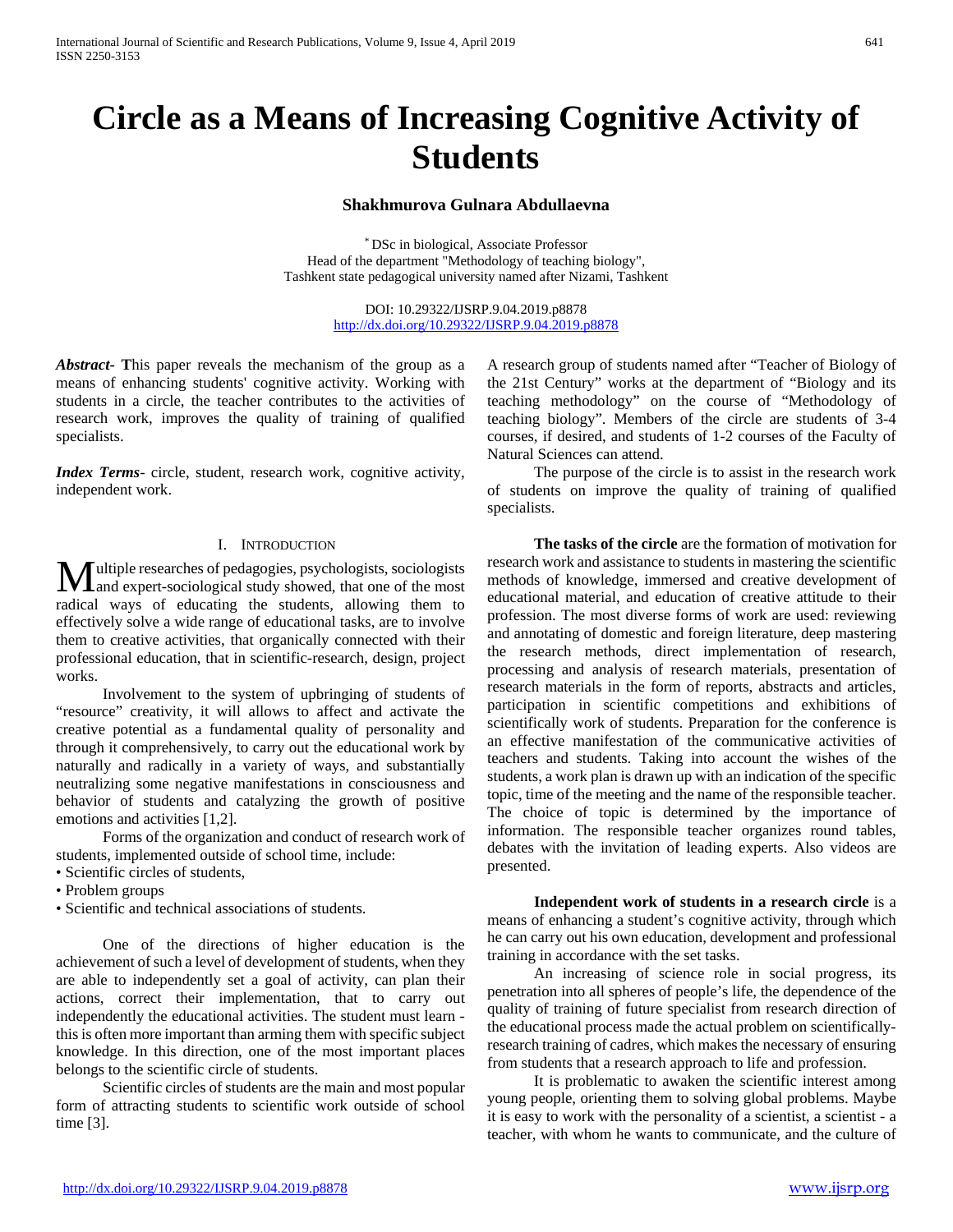communication of a teacher determines the culture of student knowledge [4, 5].

 The conditions, promoting development of the research circle at the department of *"Biology and its teaching methodology"* are:

*• Focus on the formation of the personality of a professional researcher;*

*• Creative freedom in research activities;*

*• The possibility of intellectual communication with scientists;*

*• Popularization of research ideas in educational institutions of the region;*

*• Creation of a bank of students' creative, research works;*

*• Study of the creative progress of graduates in professional life.*

## **In our opinion, students are encouraged to research activities:**

• Interest in research activities, research work;

• The desire to benefit themselves and others;

• Unselfish interest to cognition;

• The desire for self-realization, self-cognition of his potential;

• Introduction to the creative work for the informed choice of the field of activity;

• Self-education of personal qualities of a specialist-researcher. Research work is based on the following pedagogical positions:

• Common approaches to teaching and research activities;

• unified pedagogical culture in the implementation of the problems of self-determination, self-development of students;

• Purposeful formation and development of professionally significant research qualities of students;

• Humanistic and personally oriented relationships in the process of carrying out creative, research work;

• Systematic development of the creative potential of students: participation in the development of joint innovation projects, in scientific conferences, reviews and others;

• Democracy, collegiality, openness and willingness to cooperate.

 During the many years in plan of scientific research, students have been studying the methods of teaching biology. We conduct the meeting of the scientific circle at the department, and learn circle issues. In addition to this problem, the following topics are discussed at meetings of the scientific community of students: a) Evolution of parasitism;

b) Psycho genetics;

c) Problems of genome evolution;

d) Drugs and AIDS;

e) Genetics and alcoholism, etc.;

f) Activation of cognitive activity in biology lessons;

g) Use of interactive methods in biology lessons.

 Members of the scientific circle of the department annually participate in the student conference, biology Olympiads by showing high results. For example, in 2017-2018 curriculum years, students participated to the Republican Biology Olympiad from circle and involved second place on biology.

 Here, future specialists consolidate and improve the previously acquired knowledge and skills, they develop creative thinking, they study a creative approach to solving specific tasks, they can make decisions independently, use the gained knowledge in practical work.

 The joint work of future specialists in the scientific circle forms for them such important qualities, as the feeling of camaraderie, mutual aid, responsibility for the assigned work; develops mental abilities; brings discipline, dedication and clarity in work, accuracy and perseverance.

 As a result, students will receive skills in writing essays, preparing reports for a scientific seminar.

 At the second (main) stage, students perform specific studies under the guidance of teachers and research assistants, in the course of which they acquire valuable knowledge and skills, and assimilate research methods.

 As a result, students will receive skills in preparing scientific abstracts, preparing course papers with elements of research, and carrying out educational research and laboratory work.

 At the third (target) stage, students are entrusted with the implementation of small independent topics, which ends with the preparation of a report or an information at a circle meeting. This independent work can be continued in the form of a course paper or a qualified work.

 The interrelation and mutually stimulating development of the educational and research processes is an objective regularity and at the same time this is the life-giving basis of higher education.

 **Scientific-research work of students** is a necessary means of formation of the professional image of a specialist on any profile. The participation of students in scientific work is increasingly force for their involvement at creating material and spiritual values. Another facet of scientific creativity is the space of creating by them for the free expression of the individual, the formation of individual inclinations and interests.

In the course of the work of the scientific-research circle in the student community, creative values - the basis for the development of analytical skills on the transformation of the economic, political and social life of the Republic of Uzbekistan are appeared.

#### **REFERENCES**

- [1] Gerasimov N.G. Structure of scientific research / N.G. Gerasimov. -M., 2010.-256 p.
- [2] Ruzavin G.I. Methods of scientific research / G.I. Ruzavin. M., 2004. -98 p.
- [3] Ponamoreva I. N., Solomin V. P., Sidelnikova G. D. General methods of teaching biology. M .: Publishing Center "Academy", 2003.- 302 p.
- [4] Sharova I. Kh., Mosalov A. A. Biology. Extracurricular work on zoology. M .: "Publishing house NS ENAS", 2004.-178 p.
- [5] Bondaruk MM, Kovylina N. V. Interesting materials and facts on general biology in questions and answers (grades 5-11). - Volgograd: "Teacher", 2005.-244 p.

## **AUTHORS**

**First Author** – Shakhmurova Gulnara Abdullaevna, DSc in biological, Associate Professor, Head of the department "Methodology of teaching biology", Tashkent state pedagogical university named after Nizami, Tashkent, Shga2065@yandex.ru